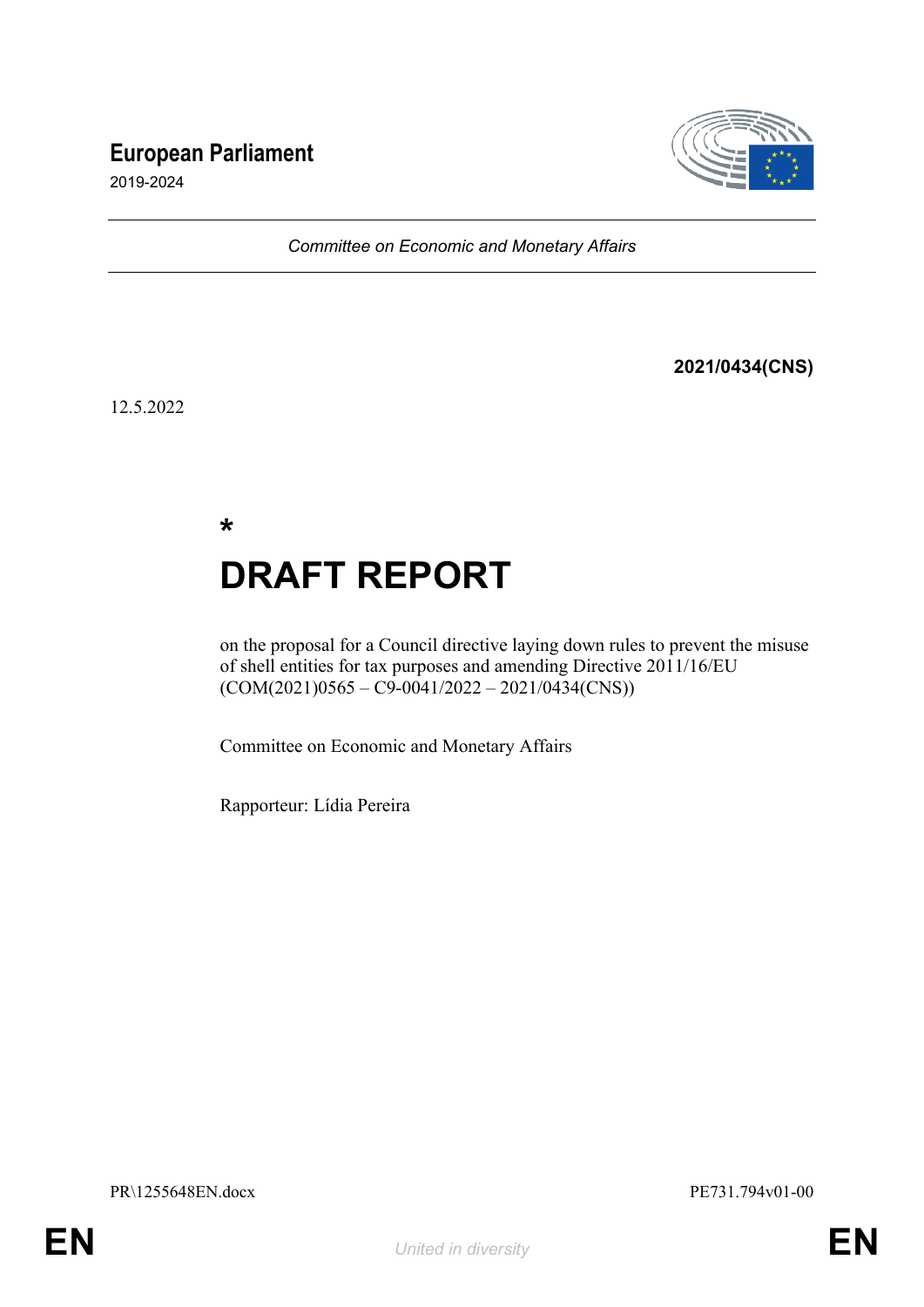# *Symbols for procedures*

- \* Consultation procedure
- Consent procedure
- \*\*\*I Ordinary legislative procedure (first reading)<br>\*\*\*II Ordinary legislative procedure (second reading)
- \*\*\*II Ordinary legislative procedure (second reading)
- Ordinary legislative procedure (third reading)

(The type of procedure depends on the legal basis proposed by the draft act.)

#### *Amendments to a draft act*

#### **Amendments by Parliament set out in two columns**

Deletions are indicated in *bold italics* in the left-hand column. Replacements are indicated in *bold italics* in both columns. New text is indicated in *bold italics* in the right-hand column.

The first and second lines of the header of each amendment identify the relevant part of the draft act under consideration. If an amendment pertains to an existing act that the draft act is seeking to amend, the amendment heading includes a third line identifying the existing act and a fourth line identifying the provision in that act that Parliament wishes to amend.

#### **Amendments by Parliament in the form of a consolidated text**

New text is highlighted in *bold italics*. Deletions are indicated using either the symbol or strikeout. Replacements are indicated by highlighting the new text in *bold italics* and by deleting or striking out the text that has been replaced.

By way of exception, purely technical changes made by the drafting departments in preparing the final text are not highlighted.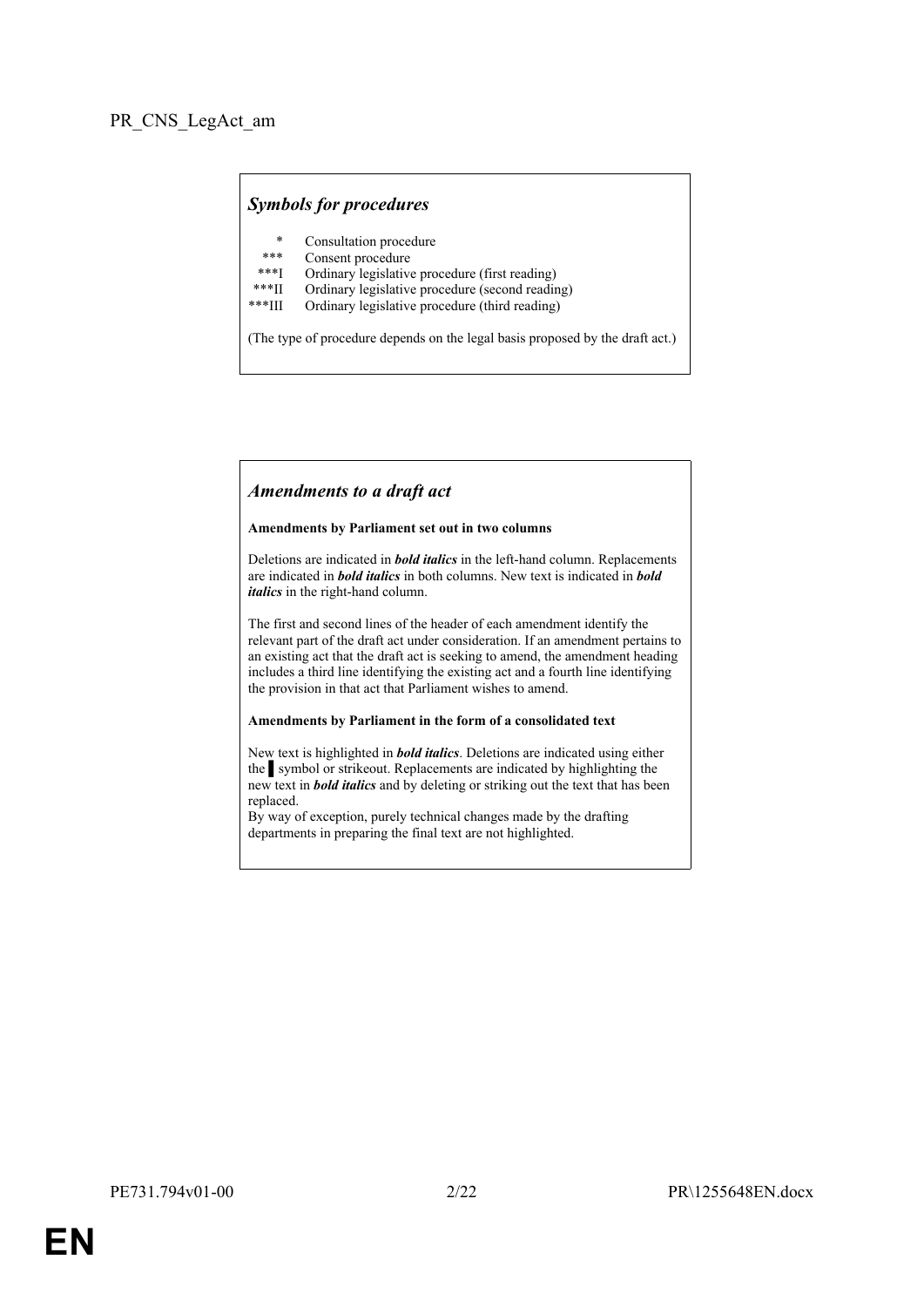# **CONTENTS**

| Page |
|------|
|      |
|      |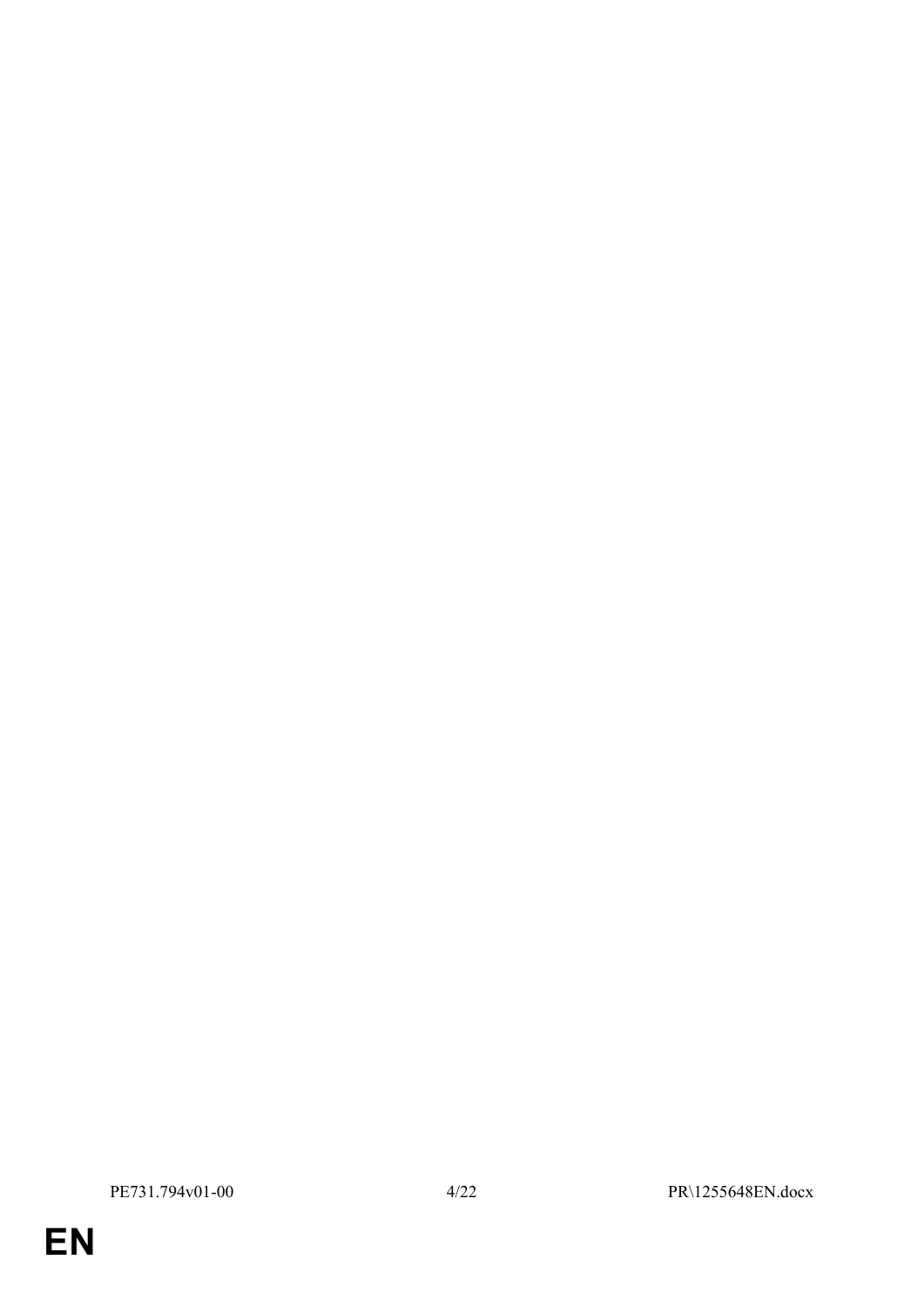# <span id="page-4-0"></span>**DRAFT EUROPEAN PARLIAMENT LEGISLATIVE RESOLUTION**

**on the proposal for a Council directive laying down rules to prevent the misuse of shell entities for tax purposes and amending Directive 2011/16/EU (COM(2021)0565 – C9-0041/2022 – 2021/0434(CNS))**

# **(Special legislative procedure – consultation)**

### *The European Parliament*,

- having regard to the Commission proposal to the Council (COM(2021)0565),
- having regard to Article 115 of the Treaty on the Functioning of the European Union, pursuant to which the Council consulted Parliament (C9-0041/2022),
- having regard to Rule 82 of its Rules of Procedure,
- having regard to the report of the Committee on Economic and Monetary Affairs (A9-0000/2022),
- 1. Approves the Commission proposal as amended;
- 2. Calls on the Commission to alter its proposal accordingly, in accordance with Article 293(2) of the Treaty on the Functioning of the European Union;
- 3. Calls on the Council to notify Parliament if it intends to depart from the text approved by Parliament;
- 4. Asks the Council to consult Parliament again if it intends to substantially amend the Commission proposal;
- 5. Instructs its President to forward its position to the Council, the Commission and the national parliaments.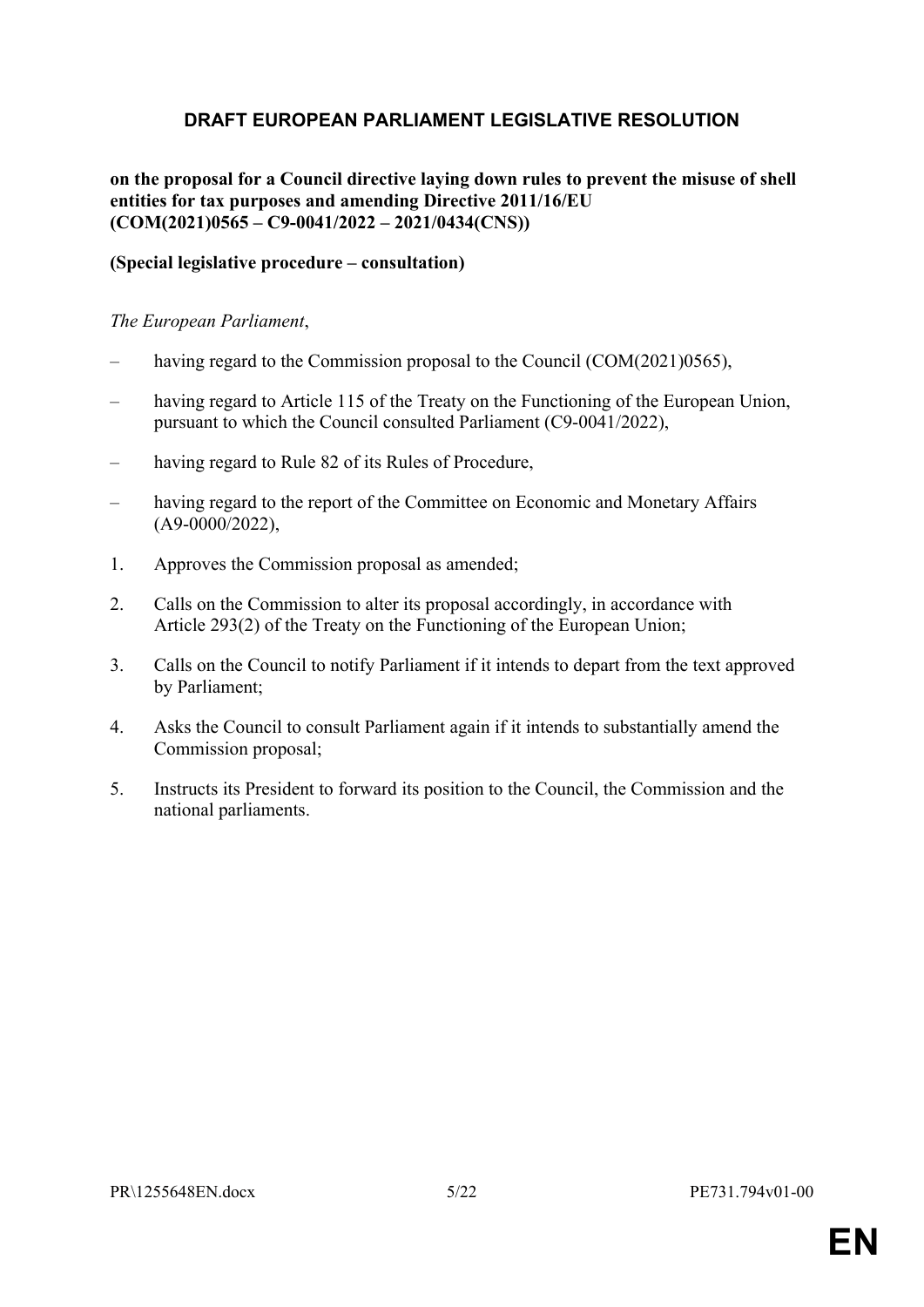# **Amendment 1**

# **Proposal for a directive Recital 1**

# *Text proposed by the Commission Amendment*

(1) Ensuring fair and effective taxation in the internal market and tackling tax avoidance and evasion remain high political priorities in the Union. While recent years saw important progress in this area, especially with the adoption of Council Directive 2016/1164<sup>10</sup> concerning anti-tax avoidance and the expansion of scope of Council Directive 2011/16/EU<sup>11</sup> on administrative cooperation, further measures are necessary to tackle specifically identified practices of tax avoidance and evasion, which are not fully captured by the existing legal framework of the Union. In particular, multinational groups often create undertakings with no minimal substance, to lower their overall tax liability, including by shifting profits away from certain high-tax Member States in which they carry out economic activity and create value for their business. This proposal complements the progress achieved in corporate transparency through requirements concerning beneficial ownership information introduced by the anti-money laundering framework, which address situations where undertakings are created to conceal true ownership, whether of the undertakings themselves or of the assets they manage and own, such as real estate or property of high value.

(1) Ensuring fair and effective taxation in the internal market and tackling tax avoidance and evasion remain high political priorities in the Union. While recent years saw important progress in this area, especially with the adoption of Council Directive 2016/1164<sup>10</sup> concerning anti-tax avoidance and the expansion of scope of Council Directive 2011/16/EU<sup>11</sup> on administrative cooperation *in the field of taxation*, further measures are necessary to tackle specifically identified practices of tax avoidance and evasion, which are not fully captured by the existing legal framework of the Union. In particular, multinational groups often create undertakings with no minimal *economic* substance, to lower their overall tax liability, including by shifting profits away from certain high-tax Member States in which they carry out economic activity and create value for their business. This proposal complements the progress achieved in corporate transparency through requirements concerning beneficial ownership information introduced by the anti-money laundering framework, which address situations where undertakings are created to conceal true ownership, whether of the undertakings themselves or of the assets they manage and own, such as real estate or property of high value.

 $\mathcal{L}_\text{max}$  , and the contract of the contract of the contract of the contract of the contract of the contract of

<sup>10</sup> Council Directive 2016/1164 of 12 July 2016 laying down rules against tax avoidance practices that directly affect the functioning of the internal market (OJ L 193, 19.7.2016, p. 1).

<sup>&</sup>lt;sup>11</sup> Council Directive 2011/16/EU of 15 February 2011 on administrative cooperation in the field of taxation and

<sup>10</sup> Council Directive 2016/1164 of 12 July 2016 laying down rules against tax avoidance practices that directly affect the functioning of the internal market (OJ L 193, 19.7.2016, p. 1).

 $11$  Council Directive 2011/16/EU of 15 February 2011 on administrative cooperation in the field of taxation and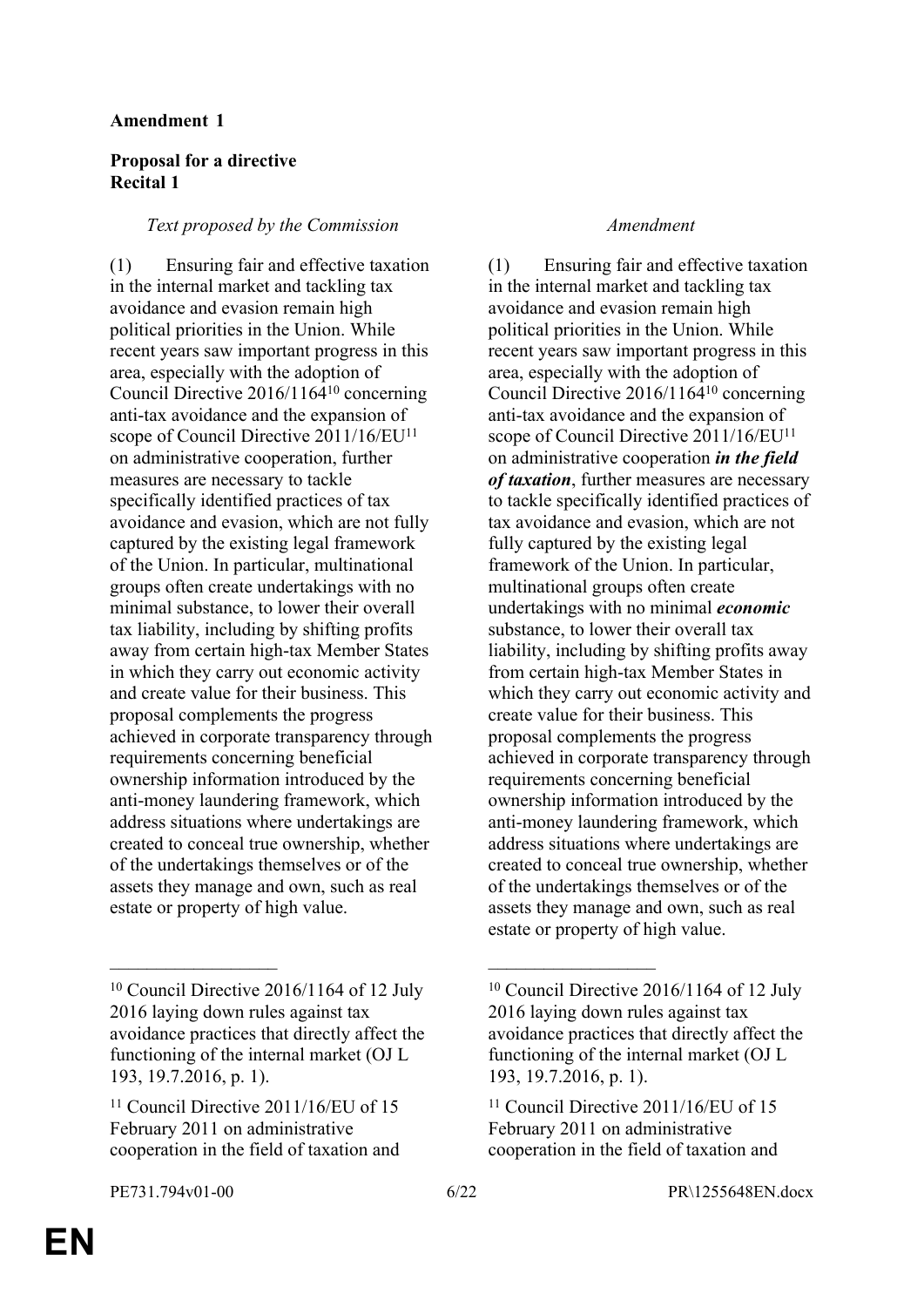repealing Directive 77/799/EEC (OJ L 64, 11.3.2011, p. 1).

repealing Directive 77/799/EEC (OJ L 64, 11.3.2011, p. 1).

Or. en

**Amendment 2**

**Proposal for a directive Recital 1 a (new)**

*Text proposed by the Commission Amendment*

*(1a) Shell entities, namely companies with minimal economic substance, can be used for legitimate purposes. Therefore, it is important to guarantee a proportionate legal framework that safeguards the situation of small and medium-sized enterprises (SMEs) that use legal structures to promote investments, comply with national laws or operate in different national markets while, at the same time, legislating in concrete, on the misuse of shell entities to avoid taxation.*

Or. en

**Amendment 3**

**Proposal for a directive Recital 1 b (new)**

*Text proposed by the Commission Amendment*

*(1b) The lack of an international instrument on the misuse of shell entities for tax purposes creates a significant loophole in the global efforts to combat tax fraud and evasion and aggressive tax planning. The absence of such an instrument confirms the importance of the legal standards laid down in this Directive, as it will be the leading example on the matter. It is essential to guarantee that the obligations provided for in this Directive are proportionate, effective and neutral from a taxation point of view, preserving the competitiveness of*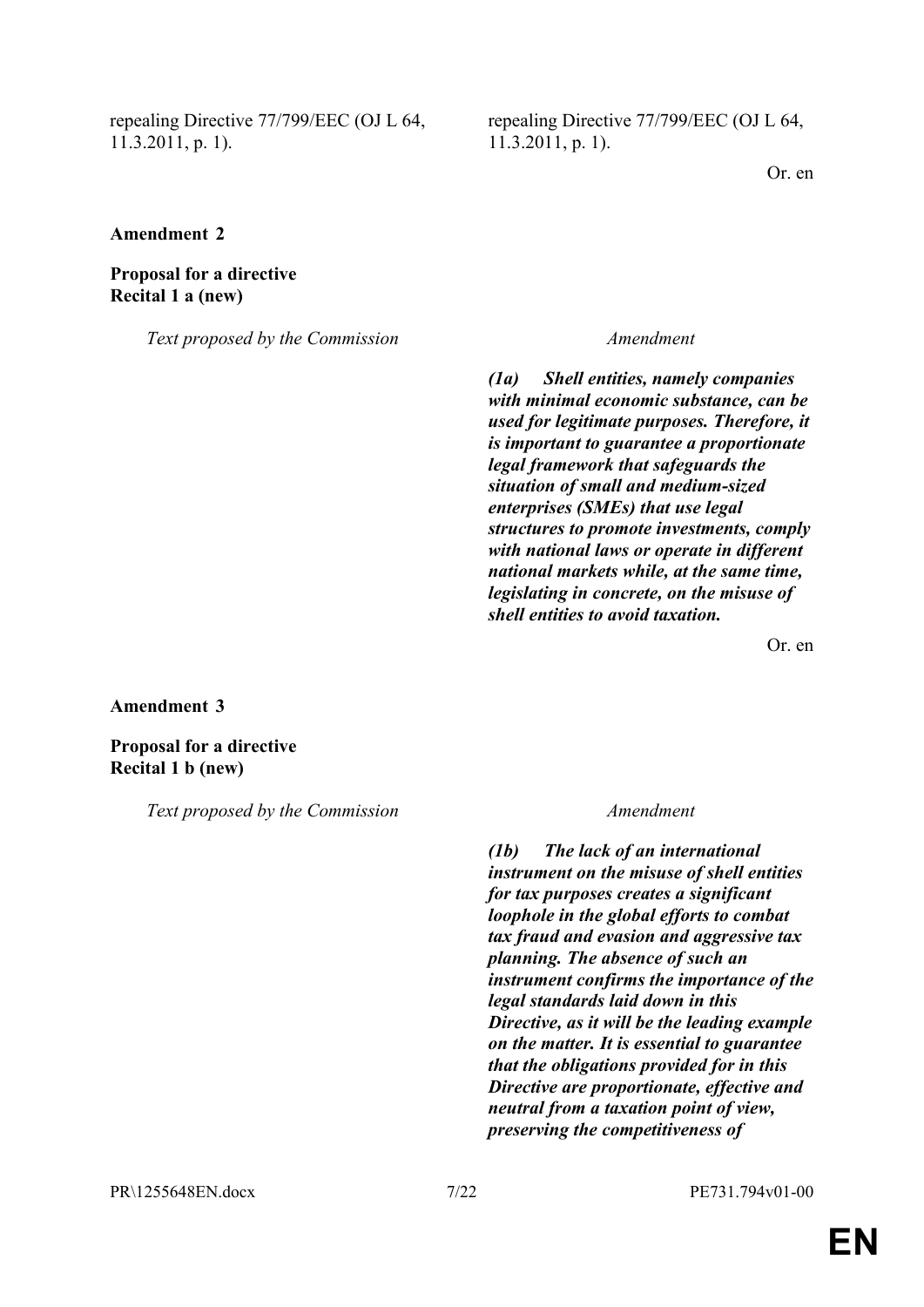*European undertakings.*

#### **Amendment 4**

#### **Proposal for a directive Recital 1 c (new)**

*Text proposed by the Commission Amendment*

*(1c) The misuse of shell entities for tax purposes leads to a reduction in tax liability and the tax loss within the Union, which is estimated at around EUR 23 billion per year. It is therefore essential that this Directive set ambitious and proportionate standards for the definition of common minimum substance requirements, for the improvement of exchange of information between national tax administrations and for the dissuasion of the use of shell entities promoted by certain intermediaries.*

Or. en

**Amendment 5**

### **Proposal for a directive Recital 2**

#### *Text proposed by the Commission Amendment*

(2) It is acknowledged that undertakings with no minimal substance may be set up in a Member State with the main objective of obtaining a tax advantage, notably by eroding the tax base of another Member State. While some Member States have developed a legislative or administrative framework to protect their tax base from such schemes, the relevant rules often have a limited effect, as they only apply in the territory of a single Member State and do not effectively capture situations that involve more than one Member State. Furthermore, the national rules that apply in this field

(2) It is acknowledged that undertakings with no minimal substance may be set up in a Member State with the main objective of obtaining a tax advantage, notably by eroding the tax base of another Member State*, creating a window of opportunity for aggressive tax planning*. While some Member States have developed a legislative or administrative framework to protect their tax base from such schemes, the relevant rules often have a limited effect, as they only apply in the territory of a single Member State and do not effectively capture situations that involve more than one Member State.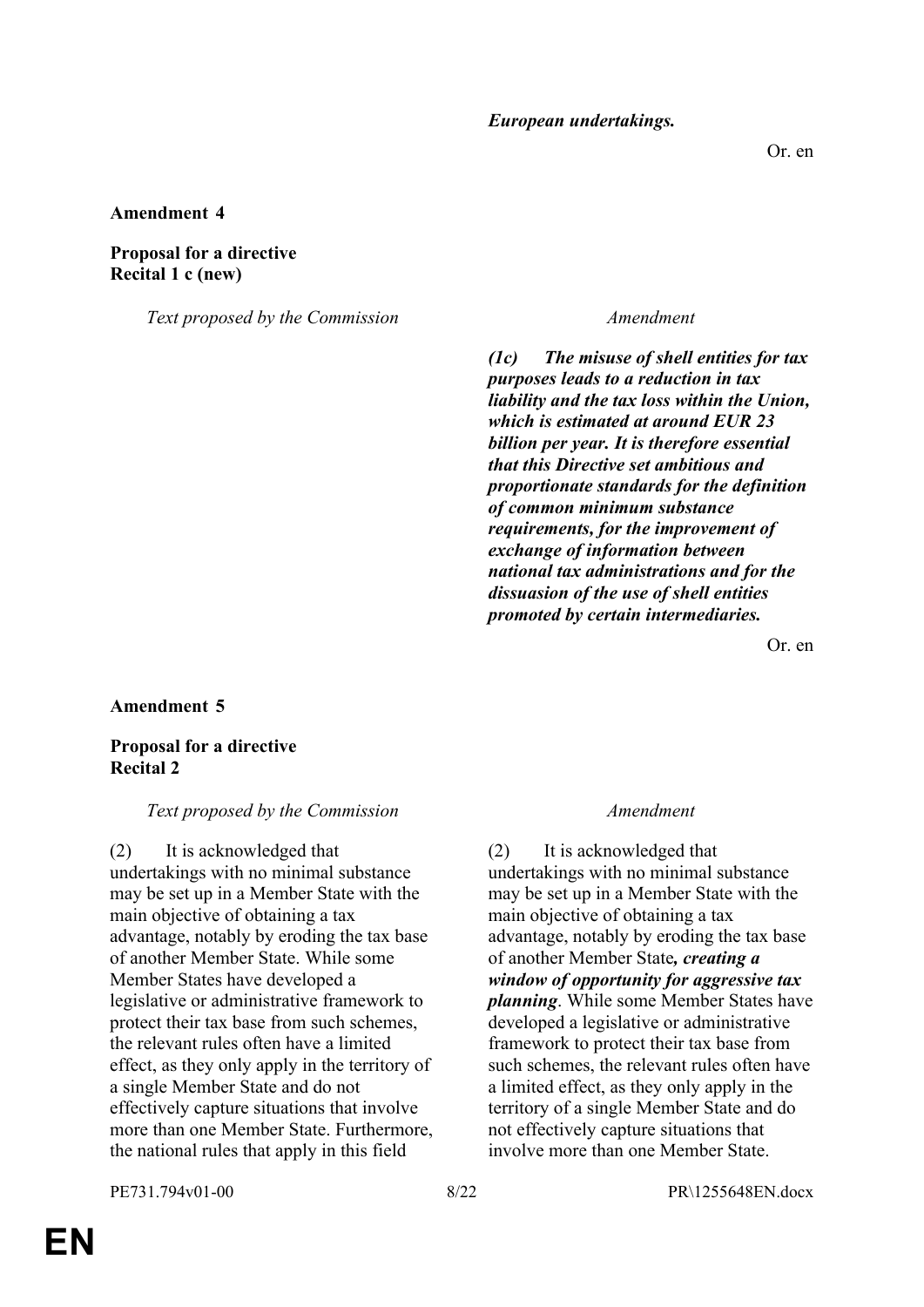significantly differ across the Union while some Member States have no rules at all, to tackle the misuse of undertakings with no or minimal substance for tax purposes.

Furthermore, the national rules that apply in this field significantly differ across the Union while some Member States have no rules at all, to tackle the misuse of undertakings with no or minimal substance for tax purposes. *It is therefore important to create a Union-wide legal approach to ensure a framework for loyal and fair tax competition and safeguard the integrity of the internal market.*

Or. en

#### **Amendment 6**

## **Proposal for a directive Recital 3**

#### *Text proposed by the Commission Amendment*

(3) It is necessary to lay down a common framework, in order to strengthen Member States' resilience against practices of tax avoidance and evasion linked to the use of undertakings which do not perform an economic activity even if presumably they are engaged with economic activity and therefore do not have any *or have only* minimal substance for tax purposes. This is done in order to ensure that undertakings lacking minimal substance are not used as instruments of tax evasion or tax avoidance. As those undertakings may be established in one Member State but may be used with the effect of eroding the tax base of another Member State, it is critical to agree on a common set of rules for determining what should be considered as insufficient substance for tax purposes in the internal market as well as for delineating specific tax consequences linked to such insufficient substance. Where an undertaking has been found to have sufficient substance under this Directive, this should not prevent the Member States from continuing to operate anti-tax avoidance and evasion rules, provided that these are consistent with

(3) It is necessary to lay down a common framework, in order to strengthen Member States' resilience against practices of tax avoidance and evasion linked to the use of undertakings which do not perform an economic activity even if presumably they are engaged with economic activity and therefore do not have any minimal substance for tax purposes. This is done in order to ensure that undertakings lacking minimal substance are not used as instruments of tax evasion or tax avoidance. As those undertakings may be established in one Member State but may be used with the effect of eroding the tax base of another Member State, it is critical to agree on a common set of rules for determining what should be considered as insufficient substance for tax purposes in the internal market as well as for delineating specific tax consequences linked to such insufficient substance. Where an undertaking has been found to have sufficient substance under this Directive, this should not prevent the Member States from continuing to operate anti-tax avoidance and evasion rules, provided that these are consistent with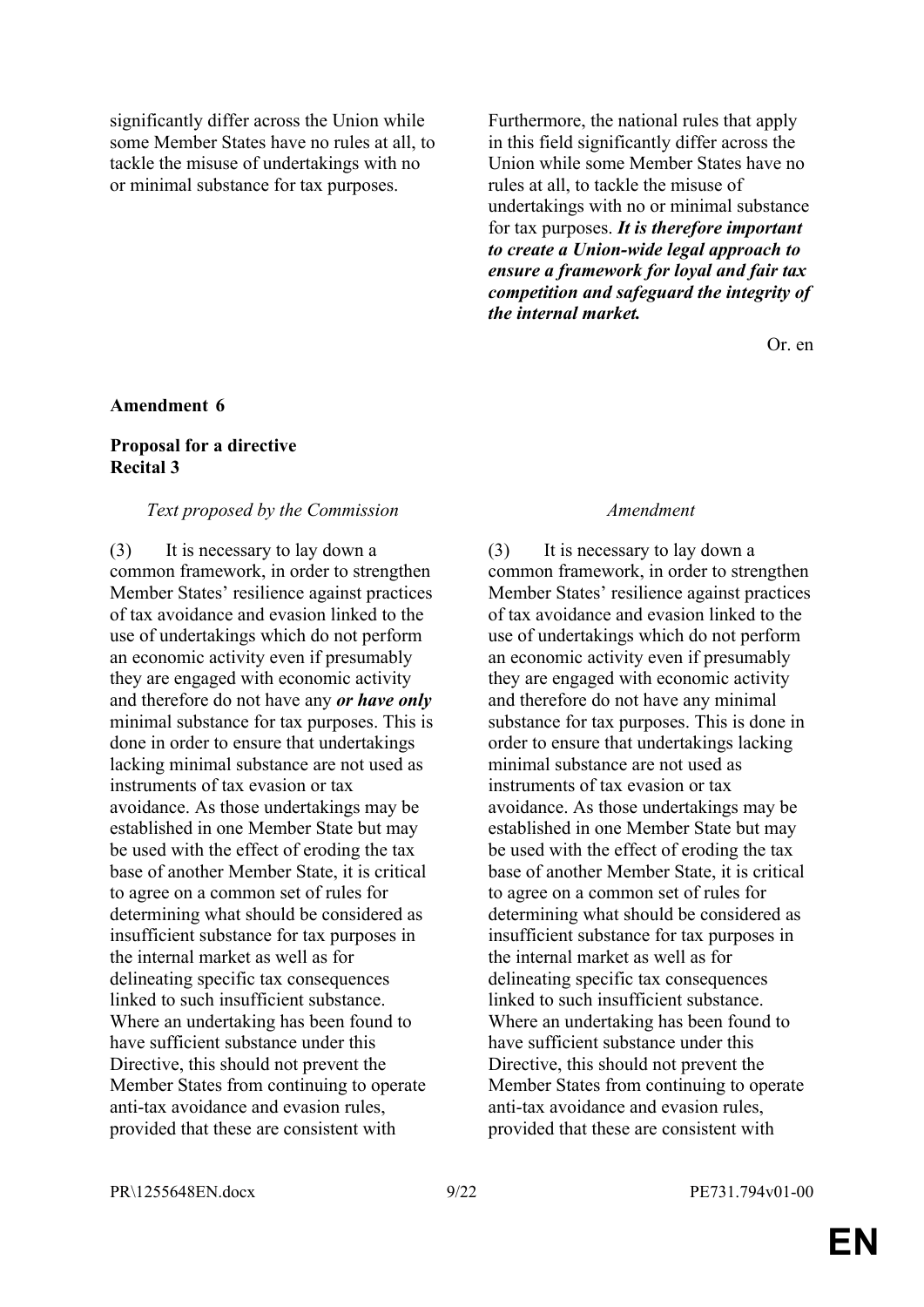Union law. Union law.

Or. en

## **Amendment 7**

### **Proposal for a directive Recital 3 a (new)**

*Text proposed by the Commission Amendment*

*(3a) Taking into consideration the real risk of low capacity of Member States' tax administrations and the risk that the administrative cooperation is inadequate for the purpose of this Directive, it is of utmost importance that the capacities of tax administrations be reinforced and that the exchange of information be improved. It is necessary that Member States enable themselves to administer the information to which they have access, implement the systems supporting the exchange of that information and enforce the proposed sanctions. In support of this Directive, the Commission should suggest specific activities within the Fiscalis programme.*

Or. en

### **Amendment 8**

# **Proposal for a directive Recital 5**

*Text proposed by the Commission Amendment*

(5) To ensure the proper functioning of the internal market, the proportionality and effectiveness of potential rules, it would be desirable to limit their scope to undertakings which are at risk of being found to lack minimal substance and used with the main objective of obtaining a tax advantage. It would therefore be important to establish a gateway criterion, in the form of a set of three cumulative, indicative conditions, in order to conclude which undertakings are sufficiently at risk as

(5) To ensure the proper functioning of the internal market, the proportionality and effectiveness of potential rules, it would be desirable to limit their scope to undertakings which are at risk of being found to lack minimal substance and used with the main objective of obtaining a tax advantage. It would therefore be important to establish a gateway criterion, in the form of a set of three cumulative, indicative conditions, in order to conclude which undertakings are sufficiently at risk as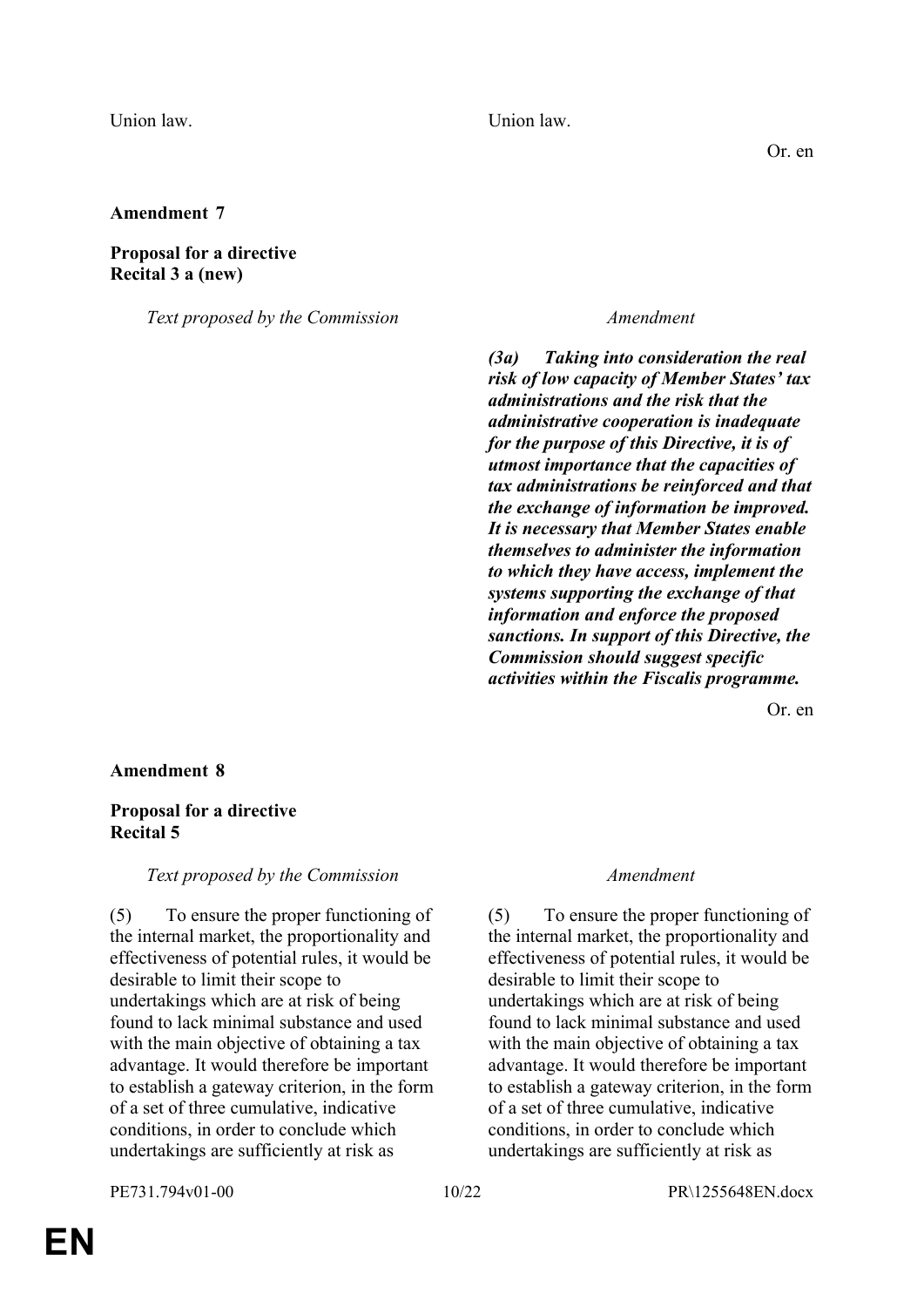aforementioned to justify that they be subjected to reporting requirements. A first condition should enable the identification of undertakings presumably engaged mainly in geographically mobile economic activities, as the place where such activities are actually carried out is usually more challenging to identify. Such activities normally give rise to important passive income flows. Hence, undertakings, which income consists predominantly of passive income flows would meet this condition. It should also be taken into account that entities holding assets for private use, such as real estate, yachts, jets, artworks, or equity alone, may have no income for longer periods of time, but still enable significant tax benefits by way of owning those assets. As purely domestic situations would not pose a risk for the good functioning of the internal market and would be best addressed at domestic level, a second condition should focus on undertakings engaged in cross-border activities. Engagement in cross-border activities should be established having regard, on the one hand, to the nature of the transactions of the undertaking, domestic or foreign, and on the other, to its property, given that entities that only hold assets for private, non-business, use may not engage in transactions for a considerable time. Additionally, a third condition should point out to those undertakings which have no or inadequate own resources to perform core management activities. In this regard, undertakings that do not have adequate own resources tend to engage third party providers of administration, management, correspondence and legal compliance services or enter into relevant agreements with associated enterprises for the supply of such services in order to set up and maintain a legal and tax presence. Outsourcing of certain ancillary services only, such as bookkeeping services alone, while core activities remain with the undertaking, would not suffice in itself for an undertaking to meet this condition.

aforementioned to justify that they be subjected to reporting requirements*. Undertakings should do the gateway test by themselves in the form of a selfassessment*. A first condition should enable the identification of undertakings presumably engaged mainly in geographically mobile economic activities, as the place where such activities are actually carried out is usually more challenging to identify. Such activities normally give rise to important passive income flows. Hence, undertakings, which income consists predominantly of passive income flows would meet this condition. It should also be taken into account that entities holding assets for private use, such as real estate, yachts, jets, artworks, or equity alone, may have no income for longer periods of time, but still enable significant tax benefits by way of owning those assets. As purely domestic situations would not pose a risk for the good functioning of the internal market and would be best addressed at domestic level, a second condition should focus on undertakings engaged in cross-border activities. Engagement in cross-border activities should be established having regard, on the one hand, to the nature of the transactions of the undertaking, domestic or foreign, and on the other, to its property, given that entities that only hold assets for private, non-business, use may not engage in transactions for a considerable time. Additionally, a third condition should point out to those undertakings which have no or inadequate own resources to perform core management activities. In this regard, undertakings that do not have adequate own resources tend to engage third party providers of administration, management, correspondence and legal compliance services or enter into relevant agreements with associated enterprises for the supply of such services in order to set up and maintain a legal and tax presence. Outsourcing of certain ancillary services only, such as bookkeeping services alone,

PR\1255648EN.docx 11/22 PE731.794v01-00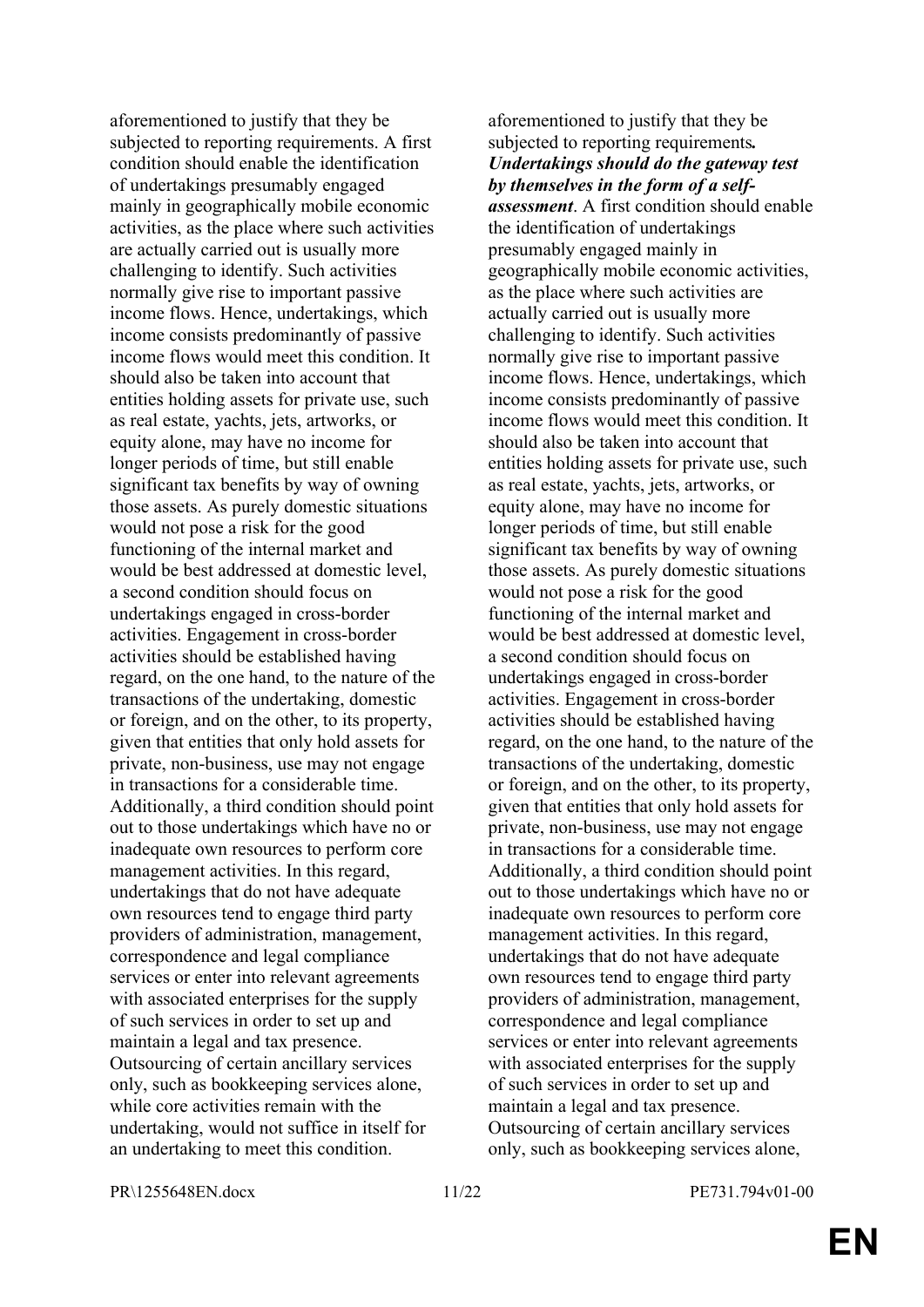While such service providers might be regulated for other, non-tax purposes, their obligations for such other purposes cannot always mitigate the risk that they enable the set up and maintenance of undertakings misused for tax avoidance and evasion practices.

while core activities remain with the undertaking, would not suffice in itself for an undertaking to meet this condition. While such service providers might be regulated for other, non-tax purposes, their obligations for such other purposes cannot always mitigate the risk that they enable the set up and maintenance of undertakings misused for tax avoidance and evasion practices.

Or. en

#### **Amendment 9**

# **Proposal for a directive Recital 13**

#### *Text proposed by the Commission Amendment*

(13) To ensure effectiveness of the proposed framework, it is necessary to establish appropriate tax consequences for undertakings that do not have minimal substance for tax purposes. Undertakings that have crossed the gateway criterion and are presumed to be lacking substance for tax purposes while, additionally, have not provided evidence to the contrary or evidence that they do not serve the objective of obtaining a tax advantage, should not be allowed to benefit from the provisions of agreements and conventions that provide for the elimination of double taxation of income, and where applicable, capital, to which the Member State of their tax residence is a party and from any other agreements, including provisions in international agreements for the promotion and protection of investments, with equivalent purpose or effect. Such undertakings should not be allowed to benefit from Council Directive 2011/96/EU<sup>14</sup> and Council Directive 2003/49/EC<sup>15</sup> . To this effect, those undertakings should not be entitled to a certificate of tax residence to the extent that this serves to obtain those benefits. The Member State where the undertaking

(13) To ensure effectiveness of the proposed framework, it is necessary to establish appropriate tax consequences for undertakings that do not have minimal substance for tax purposes. Undertakings that have crossed the gateway criterion and are presumed to be lacking substance for tax purposes while, additionally, have not provided evidence to the contrary or evidence that they do not serve the objective of obtaining a tax advantage, should not be allowed to benefit from the provisions of agreements and conventions that provide for the elimination of double taxation of income, and where applicable, capital, to which the Member State of their tax residence is a party and from any other agreements, including provisions in international agreements for the promotion and protection of investments, with equivalent purpose or effect. Such undertakings should not be allowed to benefit from Council Directive 2011/96/EU<sup>14</sup> and Council Directive 2003/49/EC<sup>15</sup> . To this effect, those undertakings should not be entitled to a certificate of tax residence to the extent that this serves to obtain those benefits. The Member State where the undertaking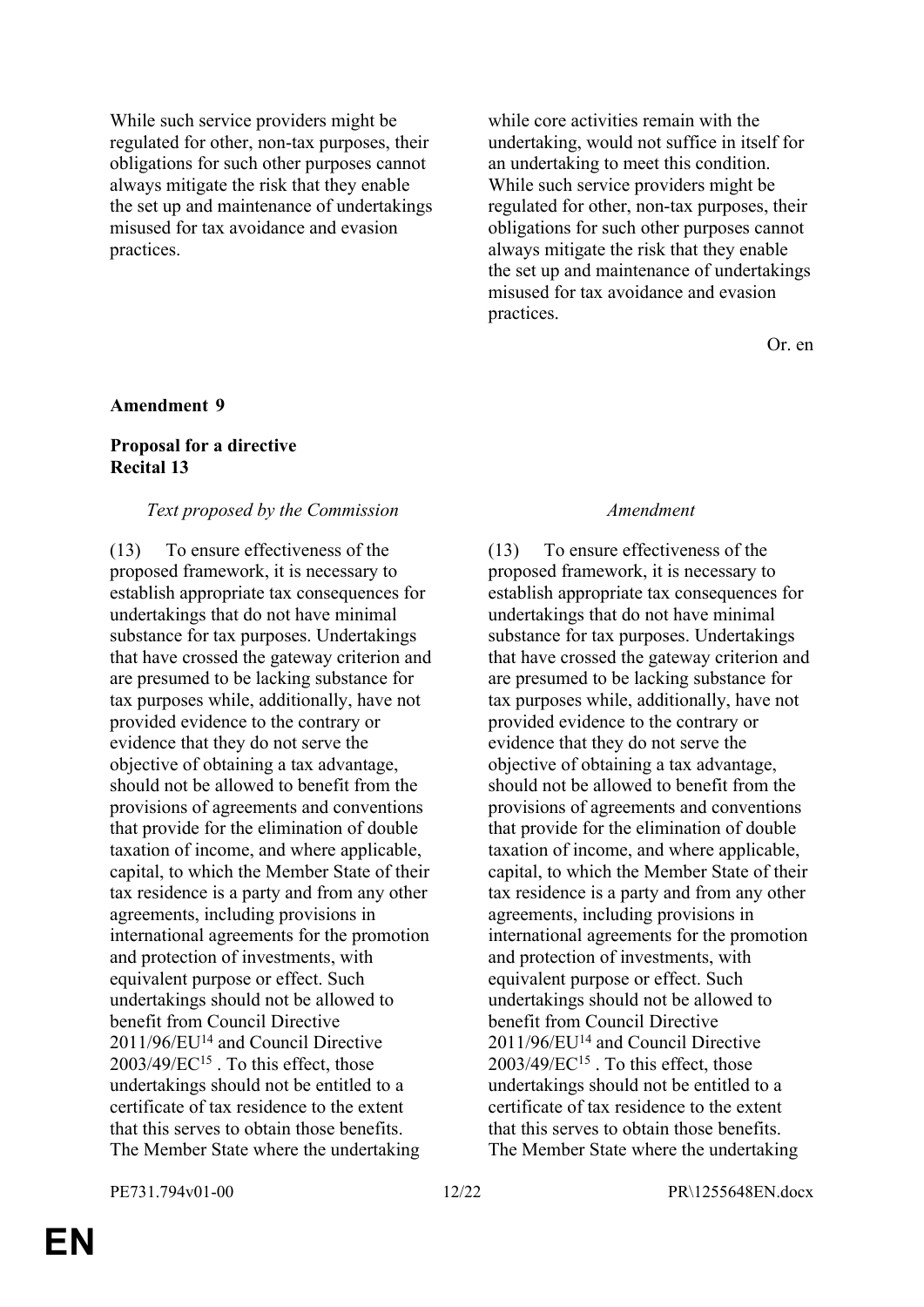is resident for tax purposes should therefore deny to issue a certificate of tax residence*. Alternatively, that Member State should be able to* issue *such certificate while indicating, by means of a warning, that it should not be used by the undertaking to obtain tax benefits as above*. This denial of a certificate of tax residence*, or alternatively the issue of a special certificate of tax residence,* should not set aside the national rules of the Member State of the undertaking with regard to the tax residence and relevant obligations linked thereto. It would rather serve to communicate to other Member States, and third countries, that no relief or refund should be granted with regard to transactions involving this undertaking based on any treaty with the Member State of the undertaking or Union directives, if applicable.

 $\mathcal{L}_\text{max}$  , and the contract of the contract of the contract of the contract of the contract of the contract of

<sup>15</sup> Council Directive 2003/49/EC of 3 June 2003 on a common system of taxation applicable to interest and royalty payments made between associated companies of different Member States (OJ L 157, 26.6.2003, p. 49).

is resident for tax purposes should therefore deny to issue a certificate of tax residence *and* issue *a statement regarding the grounds on which the decision was based*. This denial of a certificate of tax residence should not set aside the national rules of the Member State of the undertaking with regard to the tax residence and relevant obligations linked thereto. It would rather serve to communicate to other Member States, and third countries, that no relief or refund should be granted with regard to transactions involving this undertaking based on any treaty with the Member State of the undertaking or Union directives, if applicable.

<sup>14</sup> Council Directive 2011/96/EU of 30 November 2011 on the common system of taxation applicable in the case of parent companies and subsidiaries of different Member States (OJ L 345, 29.12.2011, p. 8).

<sup>15</sup> Council Directive 2003/49/EC of 3 June 2003 on a common system of taxation applicable to interest and royalty payments made between associated companies of different Member States (OJ L 157, 26.6.2003, p. 49).

Or. en

# **Amendment 10**

# **Proposal for a directive Recital 16**

*Text proposed by the Commission Amendment*

(16) In order to improve effectiveness, Member States should lay down penalties against the violation of the national rules

(16) In order to improve effectiveness, Member States should lay down penalties against the violation of the national rules

<sup>14</sup> Council Directive 2011/96/EU of 30 November 2011 on the common system of taxation applicable in the case of parent companies and subsidiaries of different Member States (OJ L 345, 29.12.2011, p. 8).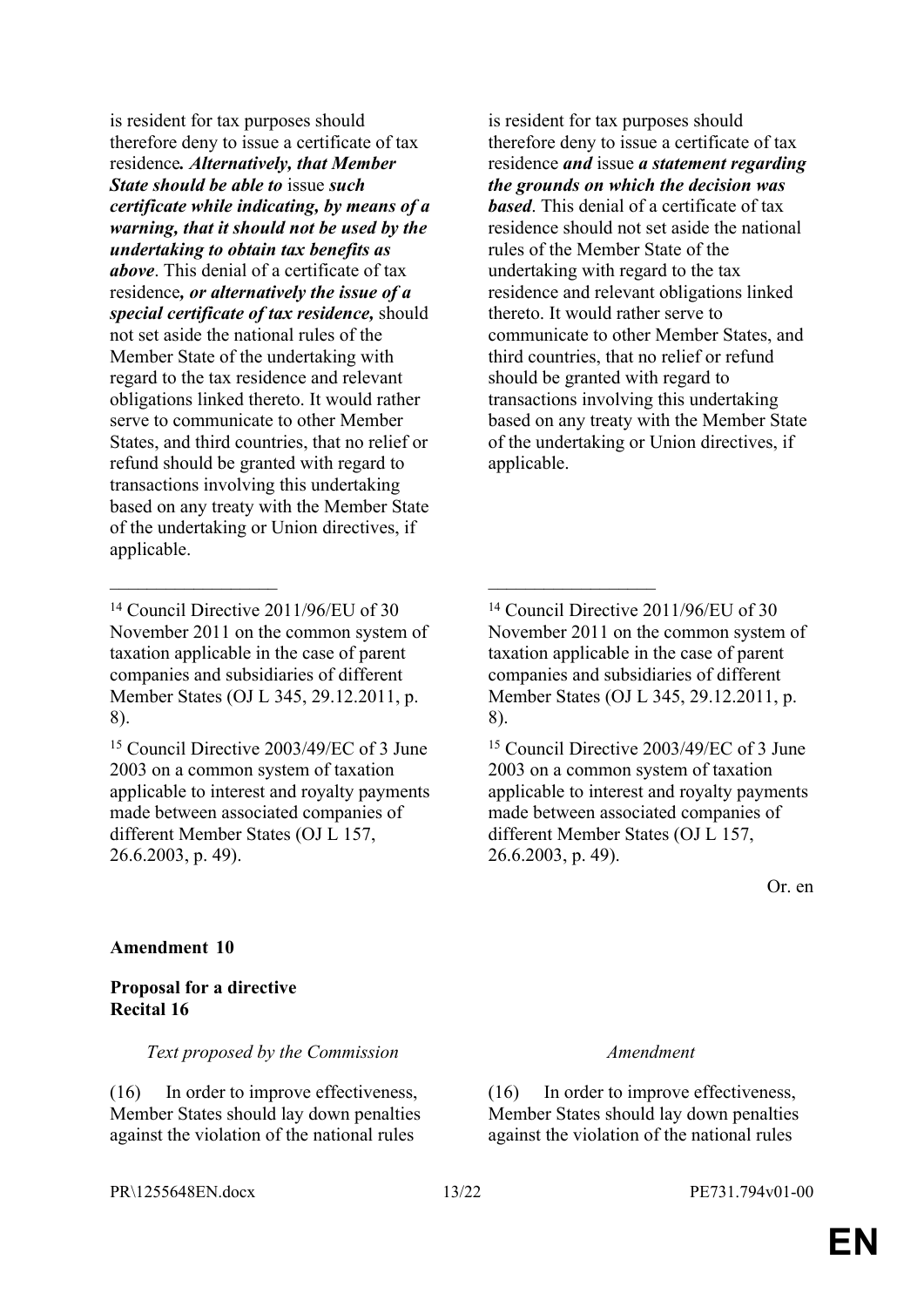that transpose this Directive. Such penalties should be effective, proportionate and dissuasive. To ensure tax certainty and a minimum level of coordination across all Member States, it is necessary to fix a minimum monetary penalty, also taking into account the situation of each specific undertaking. The envisaged rules rely on self-assessment by the undertakings as regards whether or not they meet the gateway criteria. To achieve effectiveness of the provisions, incentivising adequate compliance across the Union, and taking into account that a shell undertaking in one Member State may be used to erode the tax base of another Member State, it is important that any Member State has the right to request another Member State to conduct tax audits of undertakings at risk for not fulfilling minimum substance as defined in this Directive. Accordingly, to reinforce effectiveness, it is essential that the requested Member State has an obligation to carry out such audit and to share information on the outcome, even where there is no finding of 'shell' entity.

that transpose this Directive. Such penalties should be effective, proportionate and dissuasive. To ensure tax certainty and a minimum level of coordination across all Member States, it is necessary to fix a minimum monetary penalty, also taking into account the situation of each specific undertaking. The envisaged rules rely on self-assessment by the undertakings as regards whether or not they meet the gateway criteria. To achieve effectiveness of the provisions, incentivising adequate compliance across the Union, and taking into account that a shell undertaking in one Member State may be used to erode the tax base of another Member State, it is important that any Member State has the right to request another Member State to conduct tax audits of undertakings at risk for not fulfilling minimum substance as defined in this Directive. Accordingly, to reinforce effectiveness, it is essential that the requested Member State has an obligation to carry out such audit and to share information on the outcome, even where there is no finding of 'shell' entity. *Joint audits allow for the pooling of expertise, thereby ensuring a complete determination of the facts and promoting acceptance of the audit results. Council Directive (EU) 2021/5141a created a uniform framework for joint audits and therefore, in appropriate cases, they should be used.*

*\_\_\_\_\_\_\_\_\_\_\_\_\_\_\_\_*

Or. en

**Amendment 11**

**Proposal for a directive Article 6 – paragraph 1 – subparagraph 1 – point a**

*<sup>1</sup>a Council Directive (EU) 2021/514 of 22 March 2021 amending Directive 2011/16/EU on administrative cooperation in the field of taxation (OJ L 104, 25.3.2021, p. 1).*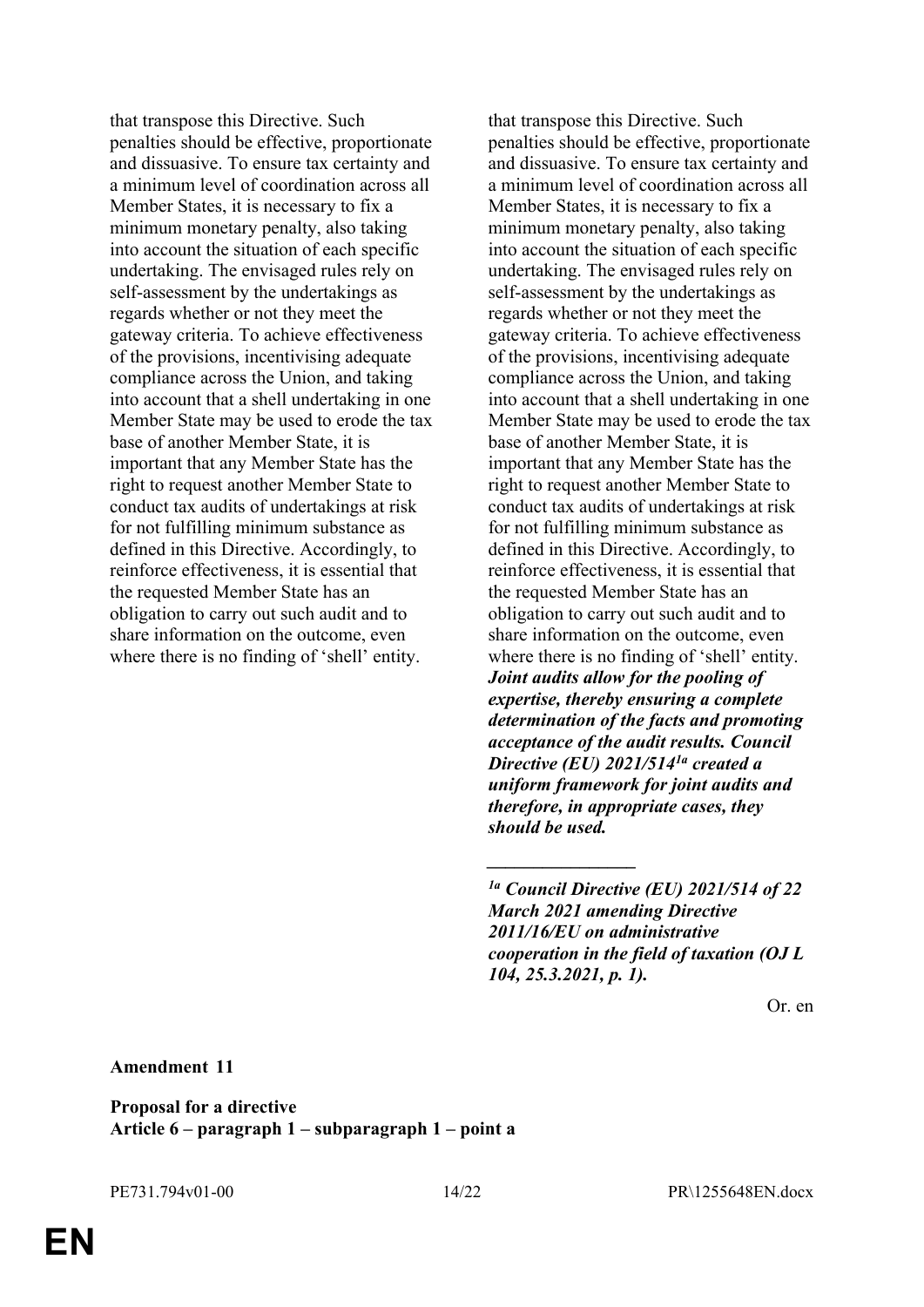(c) in the preceding two tax years, the undertaking outsourced the administration of day-to-day operations and the decision-

# *Text proposed by the Commission Amendment*

(a) more than *75%* of the revenues accruing to the undertaking in the preceding two tax years is relevant income;

(a) more than *80 %* of the revenues accruing to the undertaking in the preceding two tax years is relevant income *in accordance with Article 4*;

Or. en

# **Amendment 12**

# **Proposal for a directive Article 6 – paragraph 1 – subparagraph 1 – point b – point i**

# *Text proposed by the Commission Amendment*

(i) more than *60%* of the book value of the undertaking's assets that fall within the scope of Article 4, points (e) and (f), was located outside the Member State of the undertaking in the preceding two tax years;

(i) more than *55 %* of the book value of the undertaking's assets that fall within the scope of Article 4, points (e) and (f), was located outside the Member State of the undertaking in the preceding two tax years;

Or. en

# **Amendment 13**

### **Proposal for a directive Article 6 – paragraph 1 – subparagraph 1 – point b – point ii**

*Text proposed by the Commission Amendment*

(ii) *at least 60%* of the undertaking's relevant income is earned or paid out via cross-border transactions;

(ii) *more than 65 %* of the undertaking's relevant income is earned or paid out via cross-border transactions;

Or. en

# **Amendment 14**

### **Proposal for a directive Article 6 – paragraph 1 – subparagraph 1 – point c**

*Text proposed by the Commission Amendment*

(c) in the preceding two tax years, the undertaking outsourced the administration of day-to-day operations and the decision-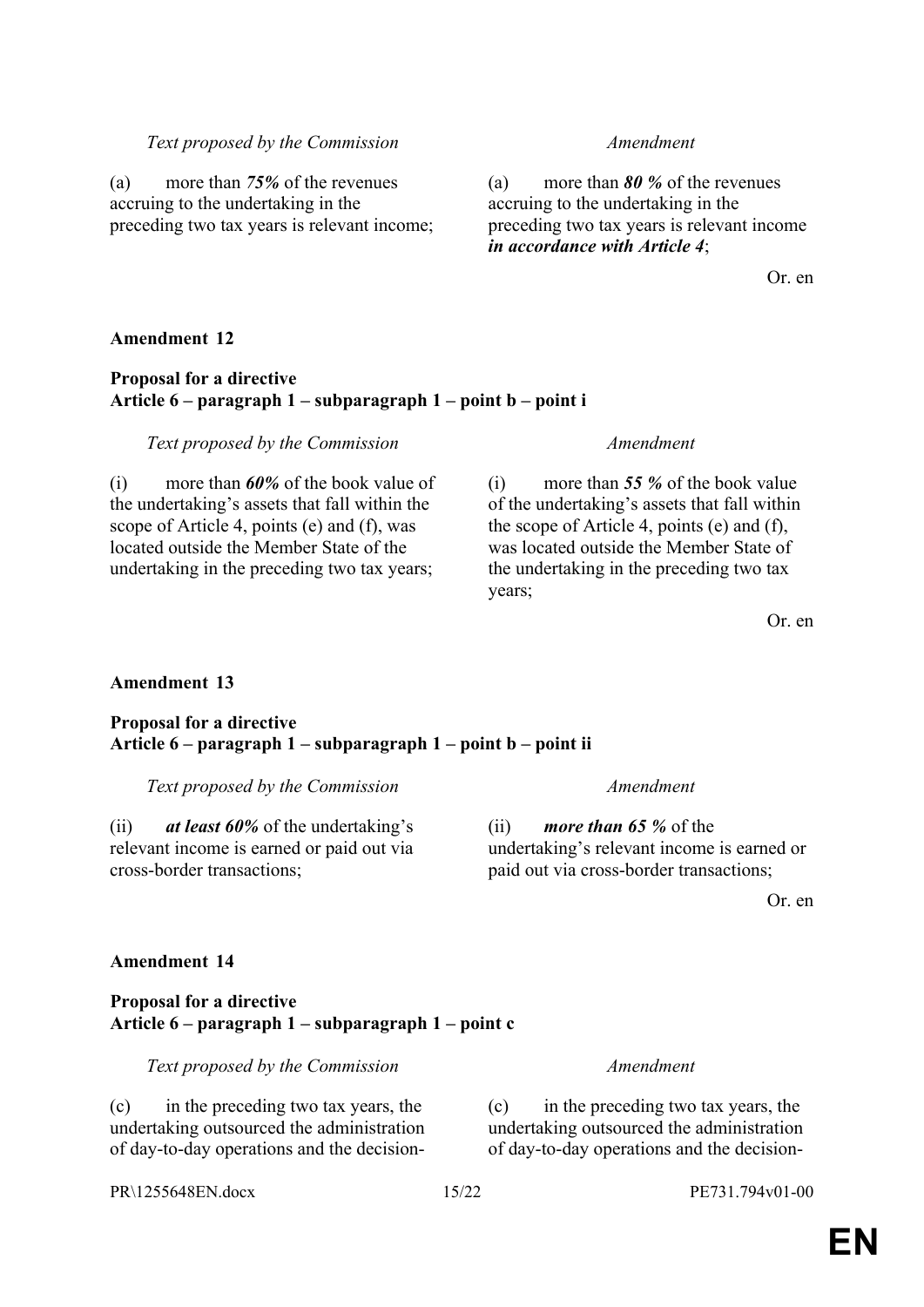making on significant functions. making on significant functions *to an entity that is not an associated enterprise within the same jurisdiction as the reporting undertaking*.

Or. en

## **Amendment 15**

# **Proposal for a directive Article 6 – paragraph 2 – subparagraph 1 – point b a (new)**

*Text proposed by the Commission Amendment*

*(ba) entities owned by regulated financial undertakings and which have as their objective the holding of assets or the investment of funds;*

Or. en

### **Amendment 16**

## **Proposal for a directive Article 6 – paragraph 2 – subparagraph 1 – point e**

*Text proposed by the Commission Amendment*

(e) undertakings with at least five own full-time equivalent employees or members of staff exclusively carrying out the activities generating the relevant income;

(e) undertakings with at least five own full-time equivalent employees or members of staff exclusively carrying out the activities generating the relevant income *and working in the jurisdiction where the undertaking is resident for tax purposes*;

Or. en

Or. en

### **Amendment 17**

**Proposal for a directive Article 7 – paragraph 1 – point c – point i – point 3**

| Text proposed by the Commission                                                                                   |         | Amendment |
|-------------------------------------------------------------------------------------------------------------------|---------|-----------|
| (3)<br>actively and independently use the<br><i>authorisation referred to in point (2) on a</i><br>regular basis; | deleted |           |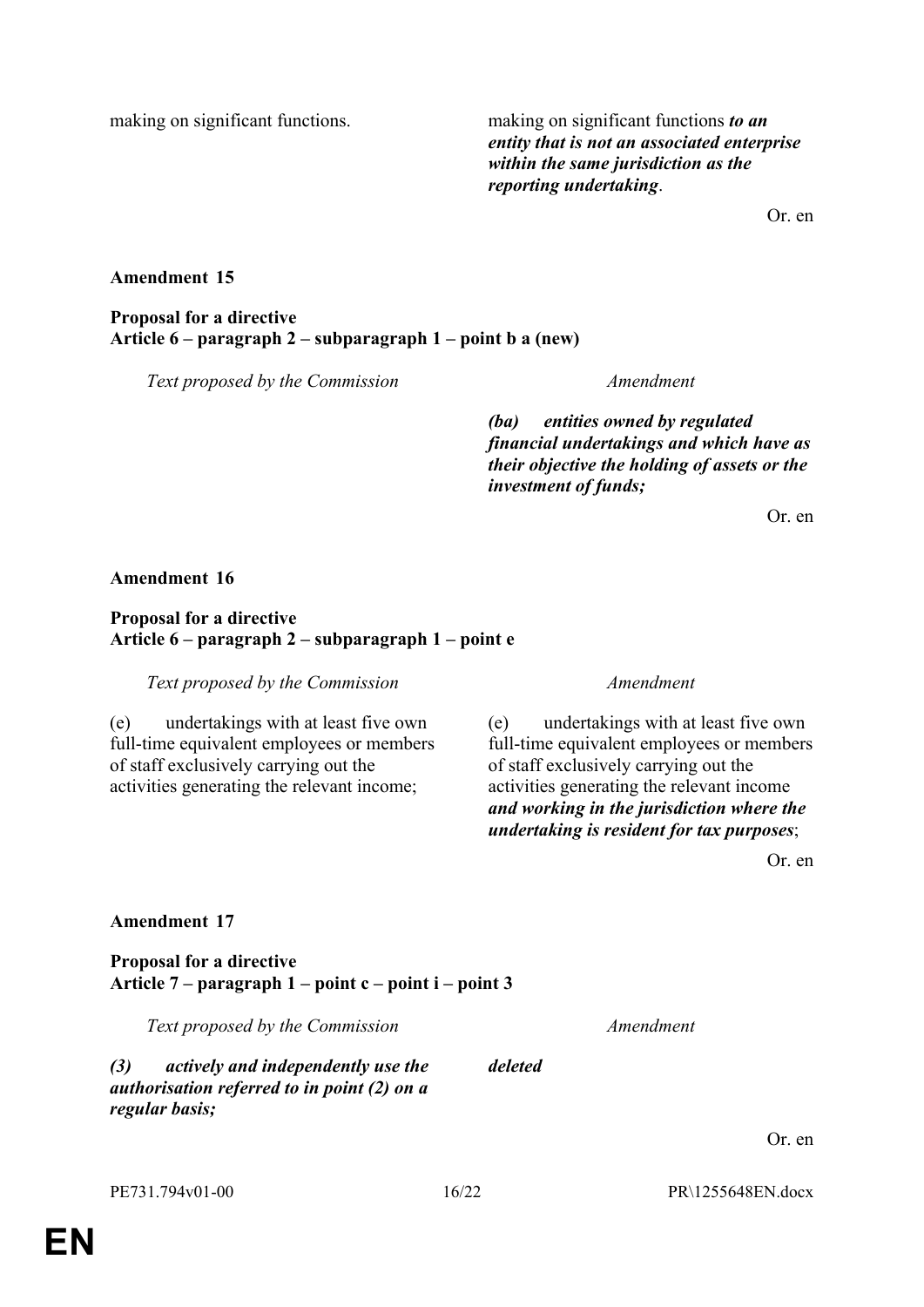### **Amendment 18**

### **Proposal for a directive Article 8 – paragraph 1**

### *Text proposed by the Commission Amendment*

1. An undertaking that declares to meet all the indicators of minimum substance set out in Article 7(1) and provides the *satisfactory* supporting documentary evidence in accordance with Article 7(2) shall be presumed to have minimum substance for the tax year.

1. An undertaking that declares to meet all the indicators of minimum substance set out in Article 7(1) and provides the supporting documentary evidence in accordance with Article 7(2) shall be presumed to have minimum substance for the tax year.

Or. en

### **Amendment 19**

## **Proposal for a directive Article 8 – paragraph 2**

#### *Text proposed by the Commission Amendment*

2. An undertaking that declares not to meet one or more of the indicators set out in Article 7(1) or does not provide *satisfactory* supporting documentary evidence in accordance with Article 7(2) shall be presumed not to have minimum substance for the tax year.

2. An undertaking that declares not to meet one or more of the indicators set out in Article 7(1) or does not provide *the required* supporting documentary evidence in accordance with Article 7(2) shall be presumed not to have minimum substance for the tax year.

Or. en

# **Amendment 20**

# **Proposal for a directive Article 12 – paragraph 1 – introductory part**

#### *Text proposed by the Commission Amendment*

Where an undertaking does not have minimum substance for tax purposes in the Member State where it is resident for tax purposes, that Member State shall *take any of the following decisions:*

Where an undertaking does not have minimum substance for tax purposes in the Member State where it is resident for tax purposes, that Member State shall *deny any request for a certificate of tax residence to the undertaking for use* 

PR\1255648EN.docx 17/22 PE731.794v01-00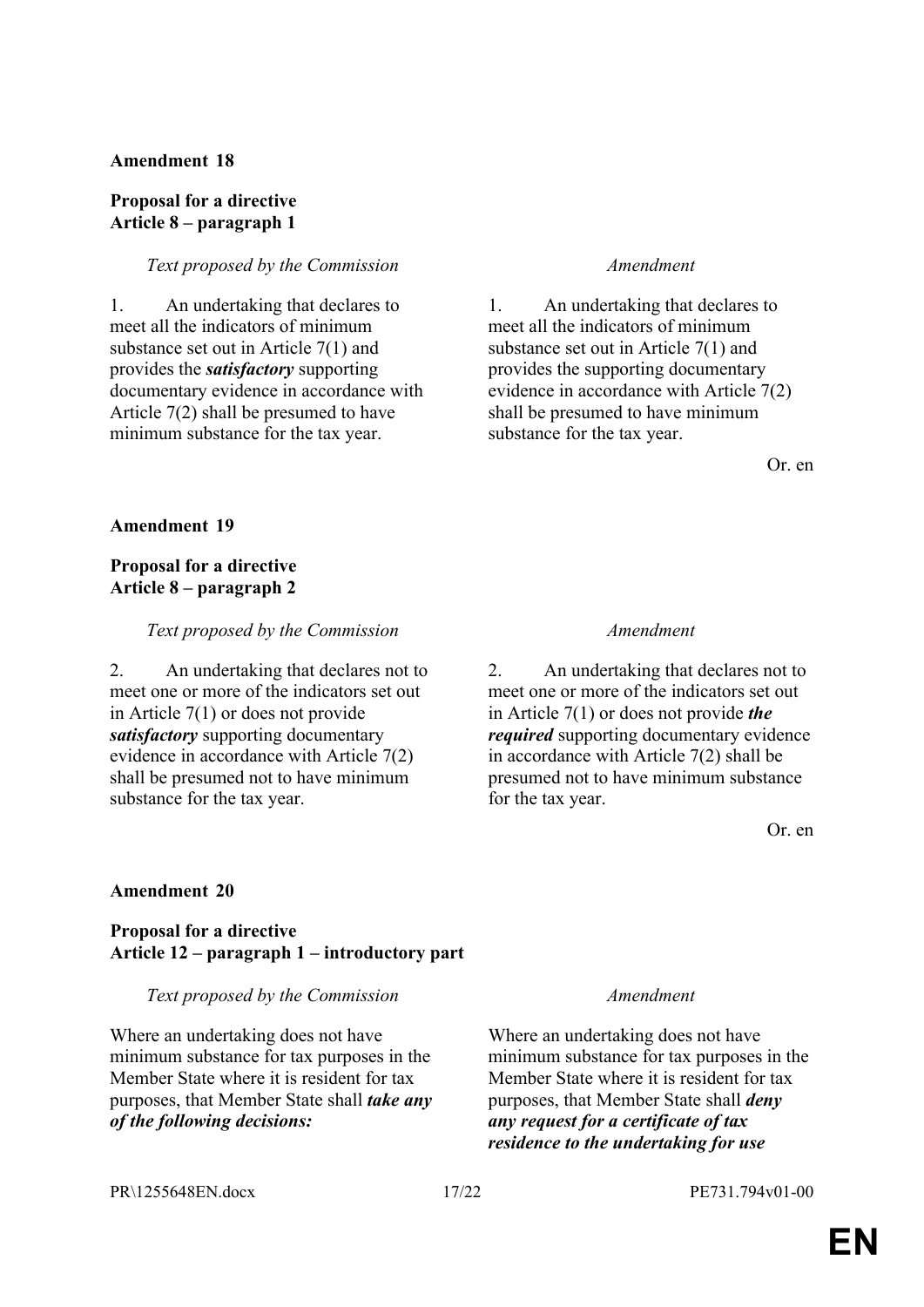*outside the jurisdiction of this Member State.*

Or. en

#### **Amendment 21**

### **Proposal for a directive Article 12 – paragraph 1 – point a**

*Text proposed by the Commission Amendment*

*(a) deny a request for a certificate of tax residence to the undertaking for use outside the jurisdiction of this Member State;*

**Amendment 22**

# **Proposal for a directive Article 12 – paragraph 1 – point b**

*Text proposed by the Commission Amendment*

*(b) grant a certificate of tax residence which prescribes that the undertaking is not entitled to the benefits of agreements and conventions that provide for the elimination of double taxation of income, and where applicable, capital, and of international agreements with a similar purpose or effect and of Articles 4, 5 and 6 of Directive 2011/96/EU and Article 1 of Directive 2003/49/EC.*

**Amendment 23**

# **Proposal for a directive Article 12 – paragraph 1 a (new)**

*Text proposed by the Commission Amendment*

*When denying such certificate, the Member State shall issue an official statement, duly justifying such decision* 

Or. en

*deleted*

*deleted*

Or. en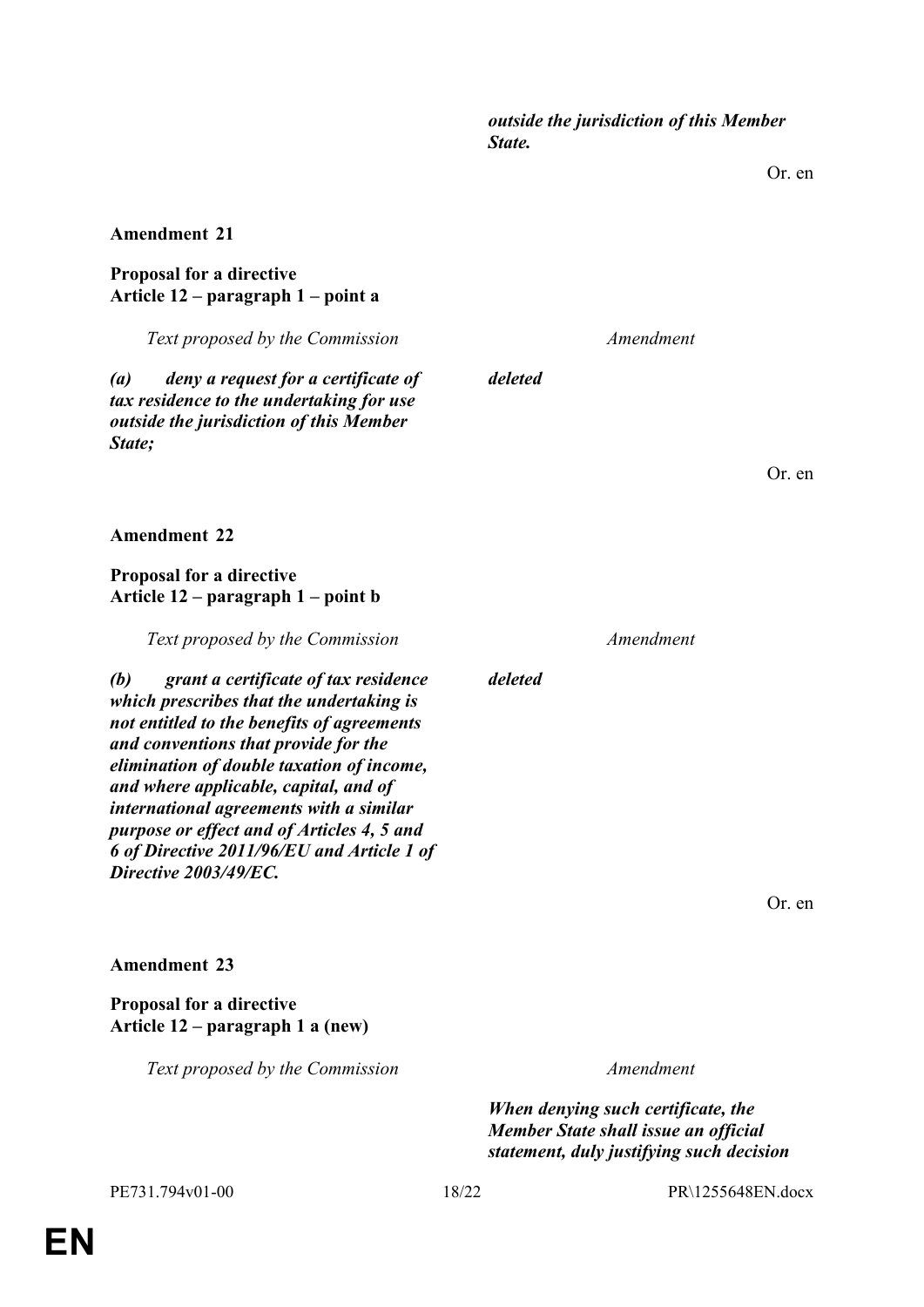*and prescribing that the undertaking is not entitled to the benefits of agreements and conventions that provide for the elimination of double taxation of income, and, where applicable, capital, or of international agreements with a similar purpose or effect and of Articles 4, 5 and 6 of Directive 2011/96/EU and Article 1 of Directive 2003/49/EC.*

Or. en

#### **Amendment 24**

**Proposal for a directive Article 13 – paragraph 1 – point 3** Directive 2011/16/EU Article 20 – paragraph 5 – subparagraph 1 – point c

*Text proposed by the Commission Amendment*

(c) for the automatic exchange of information on undertakings required to report on indicators of minimum substance pursuant to Article 8ad before 1 January *2024*.

(c) for the automatic exchange of information on undertakings required to report on indicators of minimum substance pursuant to Article 8ad before 1 January *2025*.

Or. en

### **Amendment 25**

**Proposal for a directive Article 13 – paragraph 1 – point 4** Directive 2011/16/EU Article 21 – paragraph 5 – subparagraph 3

#### *Text proposed by the Commission Amendment*

The Commission shall by *30 June 2024* develop and provide with technical and logistical support a secure Member State central directory on administrative cooperation in the field of taxation where information to be communicated in the framework of Article 8ad(1), (2) and (3) shall be recorded in order to satisfy the automatic exchange provided for in those paragraphs.

The Commission shall by *1 January 2025* develop and provide with technical and logistical support a secure Member State central directory on administrative cooperation in the field of taxation where information to be communicated in the framework of Article 8ad(1), (2) and (3) shall be recorded in order to satisfy the automatic exchange provided for in those paragraphs.

PR\1255648EN.docx 19/22 PE731.794v01-00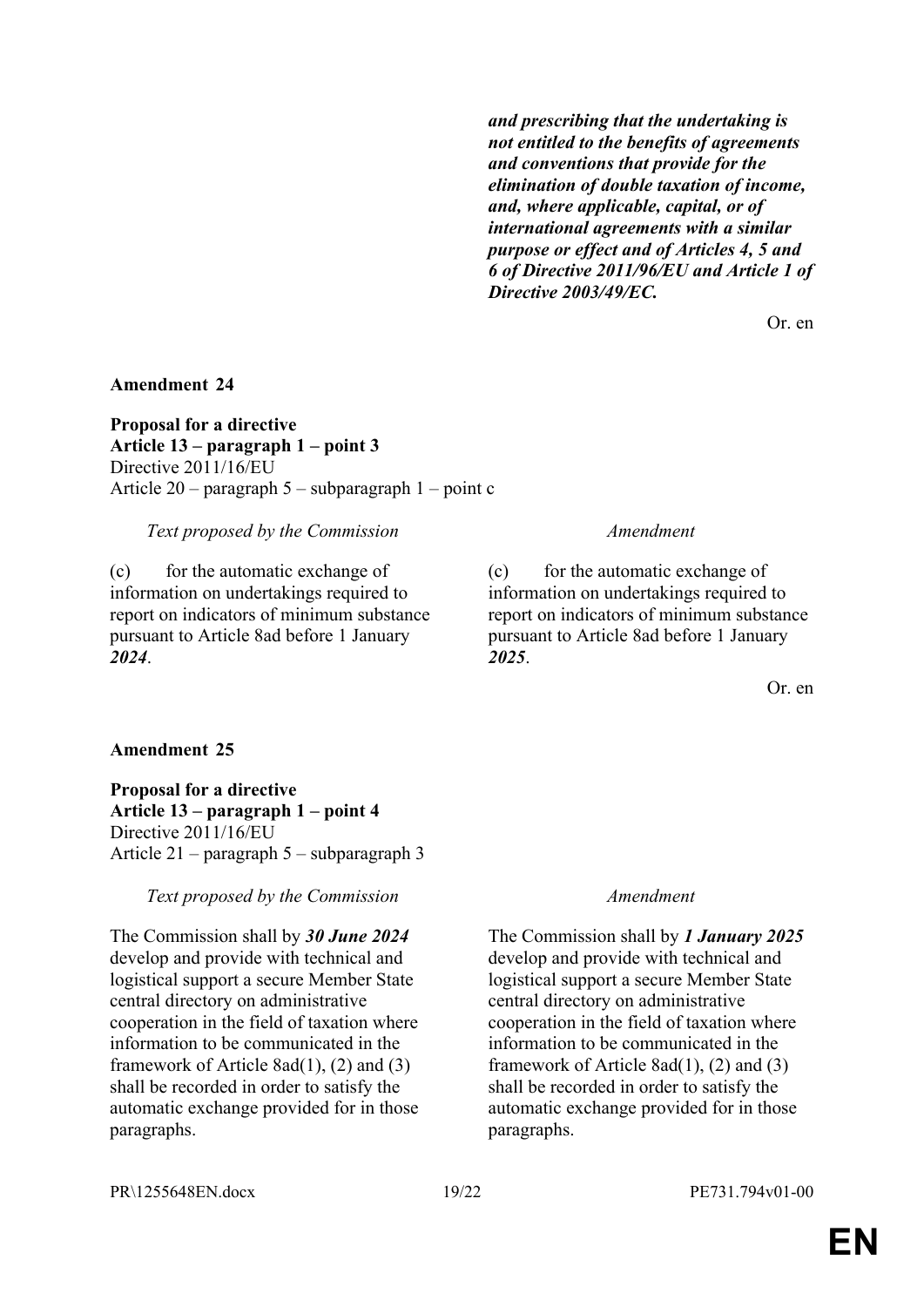#### **Amendment 26**

### **Proposal for a directive Article 14 – paragraph 2**

#### *Text proposed by the Commission Amendment*

Member States shall ensure that those penalties include an administrative pecuniary sanction of at least *5%* of the undertaking's turnover in the relevant tax year, if the undertaking that is required to report pursuant to Article 6 does not comply with such requirement for a tax year within the prescribed deadline or makes a false declaration in the tax return under Article 7.

Member States shall ensure that those penalties include an administrative pecuniary sanction of at least *2,5 %* of the undertaking's turnover in the relevant tax year, if the undertaking that is required to report pursuant to Article 6 does not comply with such requirement for a tax year within the prescribed deadline or makes a false declaration in the tax return under Article 7.

Or. en

#### **Amendment 27**

### **Proposal for a directive Article 15 – paragraph 1**

#### *Text proposed by the Commission Amendment*

Where the competent authority of one Member State has reason to believe that an undertaking which is resident for tax purposes in another Member State has not met its obligations under this Directive, the former Member State may request the competent authority of the latter to conduct a tax audit of the undertaking.

Where the competent authority of one Member State has reason to believe that an undertaking which is resident for tax purposes in another Member State has not met its obligations under this Directive, the former Member State may request the competent authority of the latter to conduct a *joint* tax audit of the undertaking *based on Article 12a of Council Directive (EU) 2021/514*.

Or. en

**Amendment 28**

**Proposal for a directive Article 15 – paragraph 1 a (new)**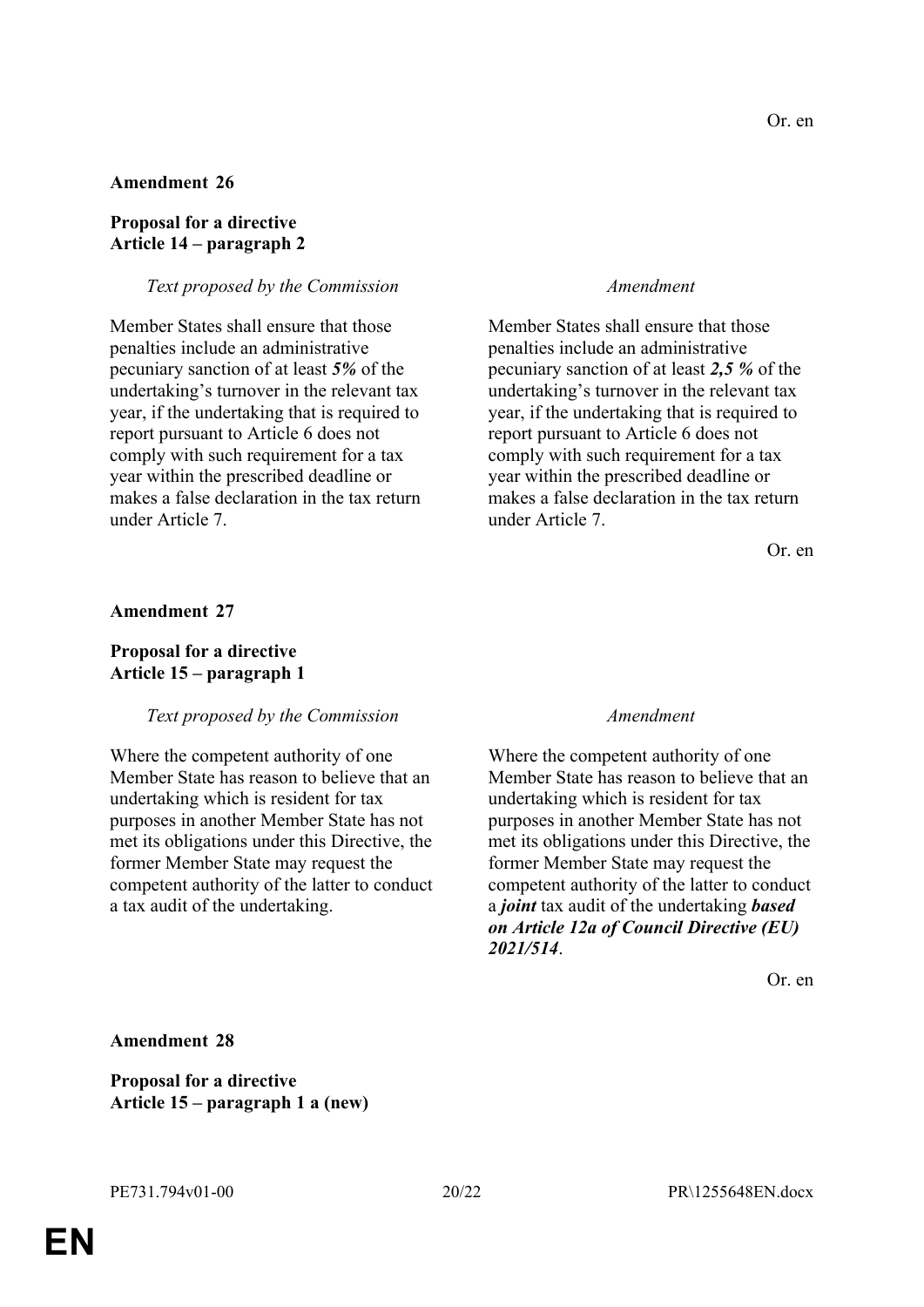*Text proposed by the Commission Amendment*

*If the requesting competent authority cannot conduct a joint tax audit for legal reasons, the tax authority of the requested Member State shall initiate a national tax audit within one month of receipt of the request and conduct it in accordance with the rules on tax audits in the requested Member State.*

Or. en

# **Amendment 29**

### **Proposal for a directive Article 16 – paragraph 1 – subparagraph 1 – point f**

*Text proposed by the Commission Amendment*

(f) number of audits to undertakings that meet the conditions laid down in Article 6(1),

(f) number of *audits and joint* audits to undertakings that meet the conditions laid down in Article 6(1),

Or. en

# **Amendment 30**

# **Proposal for a directive Article 18 – paragraph 1 – subparagraph 2**

*Text proposed by the Commission Amendment*

They shall apply those provisions from [1 January *2024*].

They shall apply those provisions from [1 January *2025*].

Or. en